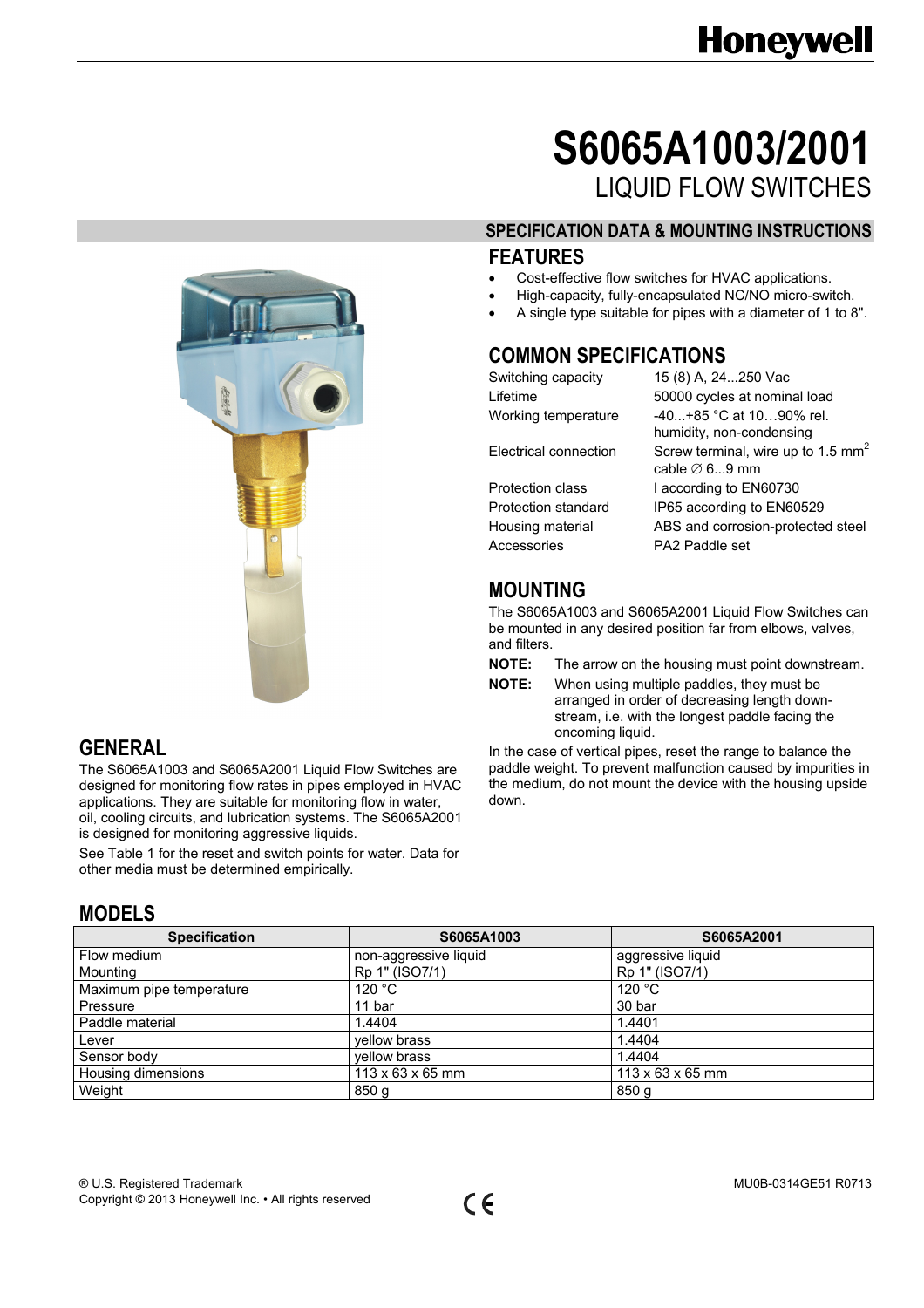#### **SWITCH-POINT ADJUSTMENT**

The flow switch is factory-set to the min. flow rate. To adjust the device to other levels, turn the adjustment screw clockwise. Table 1 lists the reset points and switch points for water.

| rapic i. Kosol and Switch points for watch |            |                |                        |                        |
|--------------------------------------------|------------|----------------|------------------------|------------------------|
| paddles (L)                                | pipe Ø     | rec. $Q_{max}$ | reset / switch point   |                        |
|                                            |            | $(m^3/h)$      | min. flow<br>$(m^3/h)$ | max. flow<br>$(m^3/h)$ |
| 1"                                         | 1"         | 3.6            | 0.6 / 1.0              | 2.0 / 2.1              |
| 1"                                         | $1 - 1/4"$ | 6.0            | 0.8/1.3                | 2.8/3.0                |
| 1"                                         | $1 - 1/2"$ | 9.0            | 1.1/1.7                | 3.7/4.0                |
| $1"+2"$                                    | 2"         | 15.0           | 2.2/3.1                | 5.7/6.1                |
| $1"+2"$                                    | $2 - 1/2"$ | 24.0           | 2.7/4.0                | 6.5/7.0                |
| $1"+2"+3"$                                 | 3"         | 36.0           | 4.3/6.2                | 10.7/11.4              |
| $1"+2"+3"$                                 | 4"         | 60.0           | 11.4 / 14.7            | 27.7 / 29.0            |
| $1"+2"+3"+Z*$                              | 4" Z       | 60.0           | 6.1 / 8.0              | 17.3 / 18.4            |
| $1"+2"+3"$                                 | 5"         | 94.0           | 22.9 / 28.4            | 53.3/55.6              |
| $1"+2"+3"+Z*$                              | 5"Z        | 94.0           | 9.3 / 12.9             | 25.2 / 26.8            |
| $1"+2"+3"$                                 | 6"         | 120.0          | 35.9 / 43.1            | 81.7 / 85.1            |
| $1"+2"+3"+Z"$                              | 6"Z        | 120.0          | 12.3/16.8              | 30.6 / 32.7            |
| $1"+2"+3$                                  | 8"         | 240.0          | 72.6 / 85.1            | 165.7 / 172.5          |
| $1"+2"+3"+Z*$                              | 8"Z        | 240.0          | 38.6 / 46.5            | 90.8 / 94.2            |

**Table 1. Reset and switch points for water** 

#### \*For models with the suffix "Z," the longest paddle must be used to obtain the values indicated in this table. The  $Z = 8$ " paddle must be cut to the proper length to fit into the pipe without touching the inside.

#### **FIELD WIRING**



**Fig. 1. Field wiring** 

#### **Minimum Flow Monitoring**

Initial conditions: Flow rate is **higher** than the set switch point. The "red-white" contact has been wired.

The "red-white" contact opens and the "red-blue" contact closes as soon as the medium's flow rate **drops below** the set switch point. The "red-blue" contact can then be used as a signal or alarm contact.

#### **Maximum Flow Monitoring**

Initial conditions: Flow rate is **lower** than the set switch point. The "red-blue" contact has been wired.

The "red-blue" contact opens and the "red-white" contact closes as soon as the flow rate **exceeds** the medium's set switch point. The "red-white" contact can then be used as a signal or alarm contact.

#### **DIMENSIONS**



**Fig. 2. S6065A1003 dimensions** 





### **Honeywell**

**63**

**29**

Manufactured for and on behalf of the Environmental and Combustion Controls Division of Honeywell Technologies Sàrl, Rolle, Z.A. La Pièce 16, Switzerland by its Authorized Representative:

#### **Automation and Control Solutions**

Honeywell GmbH Böblinger Strasse 17 71101 Schönaich Germany Phone: (49) 7031 63701 Fax: (49) 7031 637493 http://ecc.emea.honeywell.com Subject to change without notice. Printed in Germany

MU0B-0314GE51 R0713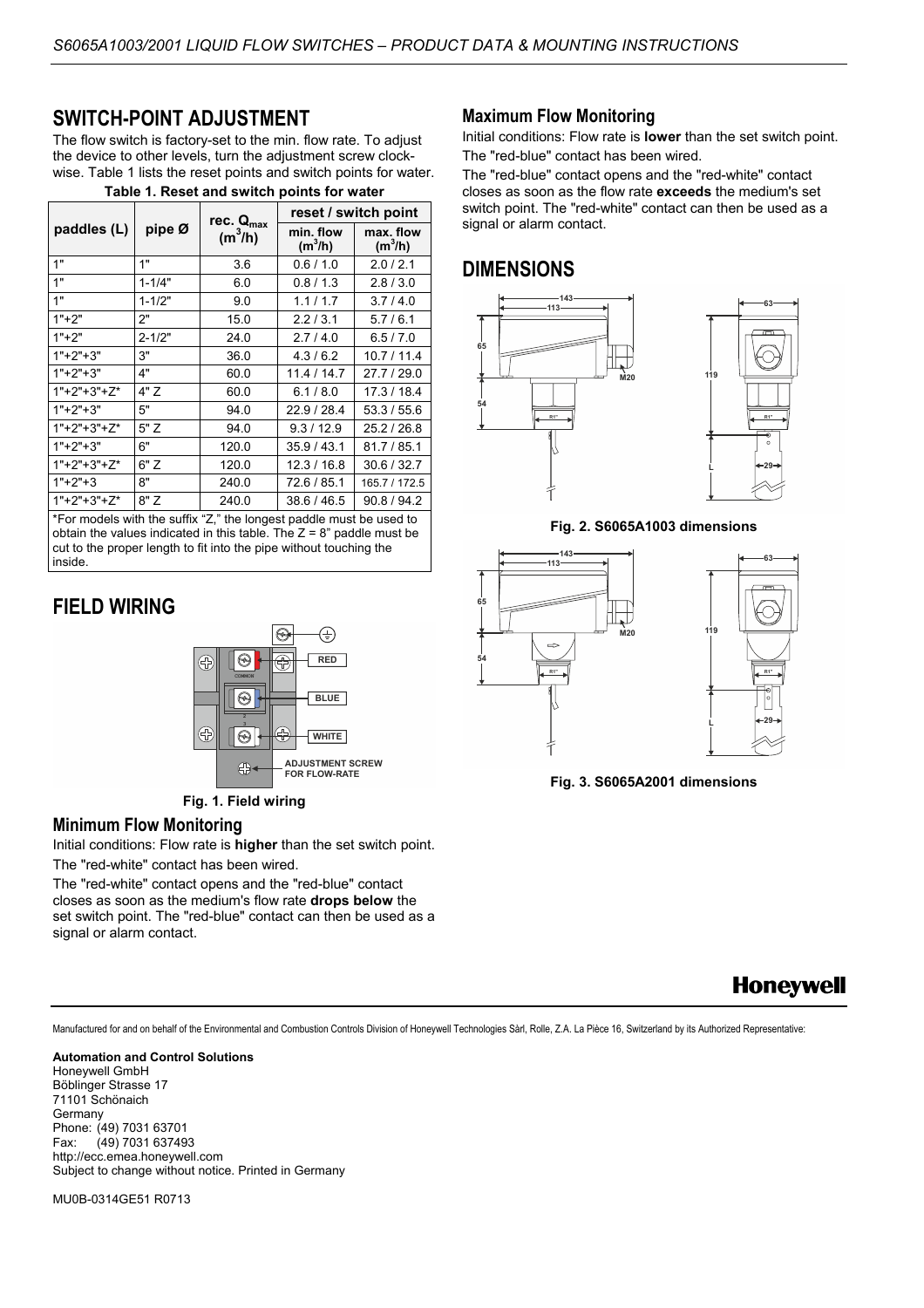# **S6065A1003/2001**

Strömungswächter für flüssige Medien

#### **TECHNISCHE DATEN UND MONTAGEANLEITUNG PRODUKTMERKMALE**

- Kostengünstige Lösung für die Strömungsüberwachung in HLK-Anlagen.
- Voll gekapselter Mikroschalter (1-poliger Wechselkontakt) mit hoher Strombelastbarkeit.
- Eine Ausführung für Rohre mit Ø 1 … 8".

# **TECHNISCHE DATEN**

| Schaltvermögen        | 15 (8) A, 24250 Vac                         |
|-----------------------|---------------------------------------------|
| Lebensdauer           | 50000 Zyklen bei nominaler                  |
|                       | Belastung                                   |
| Arbeitstemperatur     | -40+85 °C bei 1090% rel.                    |
|                       | Luftfeuchte, nicht-kondensierend            |
| Elektrischer Anschluß | Schraubklemmen, für bis zu 1.5              |
|                       | mm <sup>2</sup> ; Kabel $\varnothing$ 69 mm |
| Schutzklasse          | I gemäß EN60730                             |
| Schutzart             | IP65 gemäß EN60529                          |
| Gehäusewerkstoff      | ABS und rostgeschützter Stahl               |
| Zubehör               | PA2 Paddelsatz                              |
|                       |                                             |

## **MONTAGE**

Die Strömungswächter für flüssige Medien S6065A1003 und S6065A2001 können in beliebiger Position montiert werden, müssen aber in genügendem Abstand von Rohrwinkeln, Ventilen und Filtern positioniert werden.

- **Hinweis:** Der Pfeil auf dem Gehäuse muß in Fließrichtung zeigen.
- **Hinweis:** Bei der Verwendung mehrerer Paddel müssen sie in Strömungsrichtung in abnehmender Länge eingebaut werden – d.h. das längste Paddel muß vorne das Medium zuerst berühren.

Beim Einbau des Gerätes in senkrechte Leitungen muß der Schaltbereich neu justiert werden, um das Gewicht der Paddel zu berücksichtigen. Um den internen Federbalg vor Schmutzablagerungen zu schützen, darf das Gerät niemals mit dem Gehäuse nach unten in die Rohrleitung eingebaut werden.

| <b>Spezifikationen</b>             | S6065A1003                     | S6065A2001                   |
|------------------------------------|--------------------------------|------------------------------|
| Überwachtes Medium                 | nicht-aggressive Flüssigkeiten | aggressive Flüssigkeiten     |
| Montage                            | Rp 1" (ISO7/1)                 | Rp 1" (ISO7/1)               |
| Maximal zulässige Mediumtemperatur | 120 °C                         | 120 °C                       |
| <b>Druck</b>                       | 11 bar                         | 30 bar                       |
| <b>Werkstoff Paddel</b>            | 1.4404 (AISI 316L)             | 1.4404 (AISI 316L)           |
| Werkstoff Paddelhebel              | Messing                        | 1.4404 (AISI 316L)           |
| Werkstoff Anschlußkörper           | Messing                        | 1.4404 (AISI 316L)           |
| Gehäuseabmessungen                 | $113 \times 63 \times 65$ mm   | $113 \times 63 \times 65$ mm |
| Gewicht                            | 850 <sub>g</sub>               | 850 g                        |

# **GERÄTEAUSFÜHRUNGEN**

aggressiver Flüssigkeiten geeignet.

Die Strömungswächter für flüssige Medien S6065A1003 und S6065A2001 sind besonders geeignet zur Strömungsüberwachung in Rohrleitungen der Heizungs-, Lüftungs- und Klimabranche. Sie finden Einsatz in Wasser-, Öl-, Kühlungsund Schmieranlagen. Der S6065A2001 ist zur Überwachung

Tabelle 1 zeigt die Schalt- und Rückschaltpunkte für Wasser. Schaltwerte für andere Medien müssen empirisch ermittelt

**ALLGEMEIN** 

werden.

 U.S. Eingetragenes Handelszeichen MU0B-0314GE51 R0713 Copyright © 2011 Honeywell Inc. • Alle Rechte vorbehalten